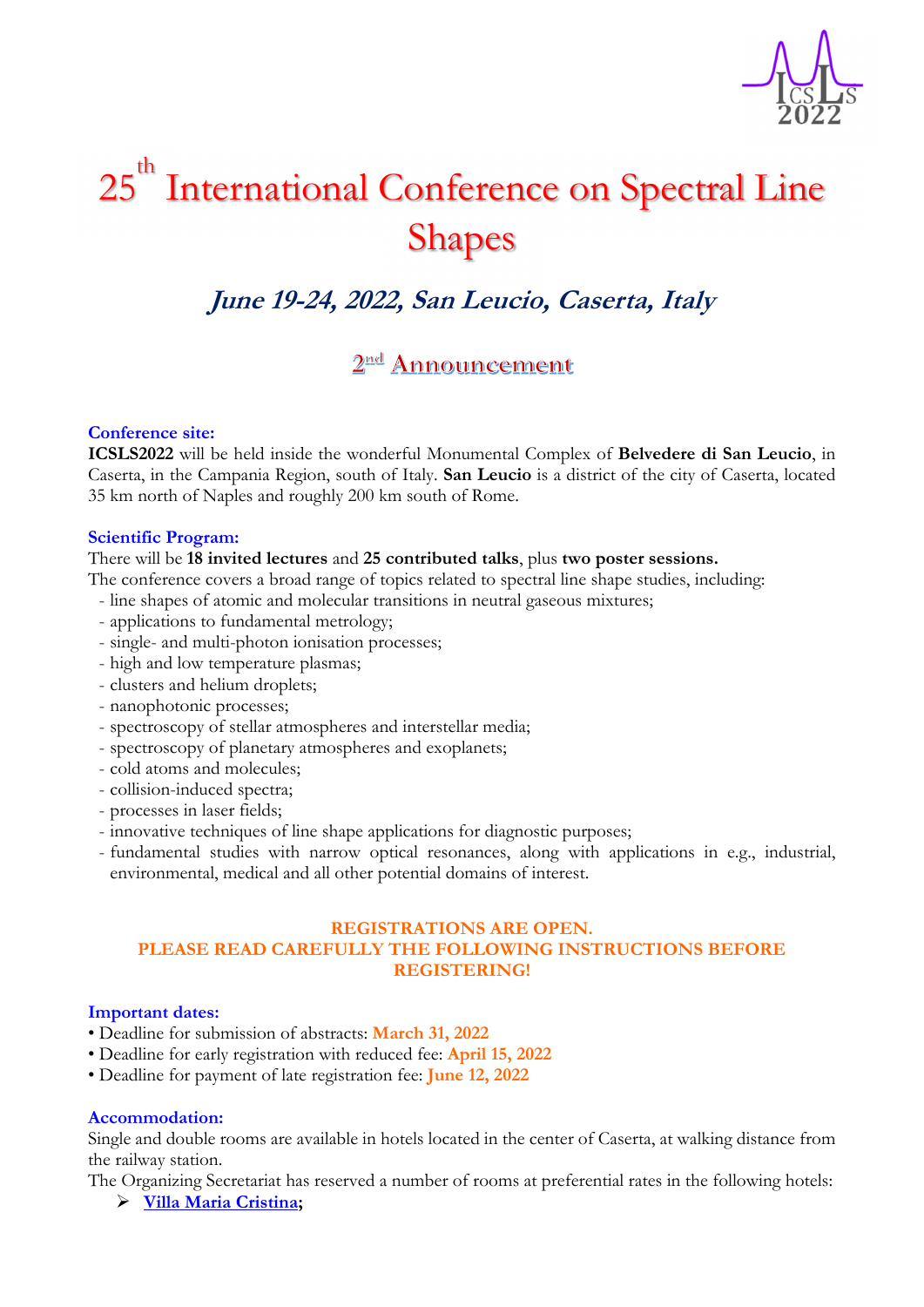

- **Hotel Europa Art;**
- **Hotel dei Cavalieri;**
- **Royal Hotel.**

Please note that Caserta attracts around one million of visitors every year. Due to limited room availability, it is preferable to make your reservation as early as possible.

Hotel booking can be done jointly to the conference registration through the conference website.

**For participants arriving on Sunday, there will be a welcome cocktail in the hall of Royal Hotel, where the registration will be also possible.** 

#### **Fees:**

Conference fees are 450  $\epsilon$  or 550  $\epsilon$  for early or late registration, respectively.

The reduced fee for students is 250 €. PhD students should demonstrate their status in order to have access to the reduced fee, by sending a certificate from the home Institution (or a letter from the supervisor of the PhD thesis) to  $i$ csls $\frac{2022}{a}$ frcongressi.it.

The fee includes admission to all sessions, conference kit and personal badge, final programme and book of abstract, IoP volume of the conference proceedings, welcome cocktail, coffee breaks, lunches, admission to the technical exhibition from the sponsors.

#### **Registration:**

Registration should be made **online** at this address: https://www.frcongressi.it/pay/user/areapersonale.php?token=edb09692a1654e8051ced1263e8f1f80

- $\checkmark$  Once going to the above address, you are kindly asked to create a new account by putting your email address and creating a password.
- $\checkmark$  Then, "sign in" and click on "register". Please fill in the form with your coordinates, very carefully.
- $\checkmark$  You can indicate whether you wish to participate to the conference dinner and/or to the guided tour of the Royal Palace.
- $\checkmark$  Hotel booking can be also performed for a few selected hotels; other options are listed in the conference website (https://www.matfis.unicampania.it/info).
- $\checkmark$  For accompanying persons who are willing to participate at the social events, the participant can add the proper quantity in the box associated to the particular event.
- You can also indicate if you are vegetarian, vegan or have any food intolerance.
- **As for the payment, credit card or bank transfer can be used.**
- $\checkmark$  For any particular need or question, you can write an email to the conference secretariat  $(icsls2022@frcongressi.it).$

#### **Abstracts:**

A one-page abstract should be submitted before 31st of March 2022 using the Latex template, which is available on the conference website (https://www.matfis.unicampania.it/home-icsls). Please specify whether you wish an oral (with a duration of 20 minutes, including questions and answers) or a poster presentation. Corresponding authors will be notified about the kind of presentation within 1st of May 2022.

### **Conference banquet and visit to the Royal Palace:**

On Thursday evening, June 23, there will be the conference Dinner in Casertavecchia. This latter is a medieval village (founded in 861 AD) located at an altitude of approximately 401 meters. Designated as one of the Italian National Monuments, its name translated from Italian means "Old Caserta".